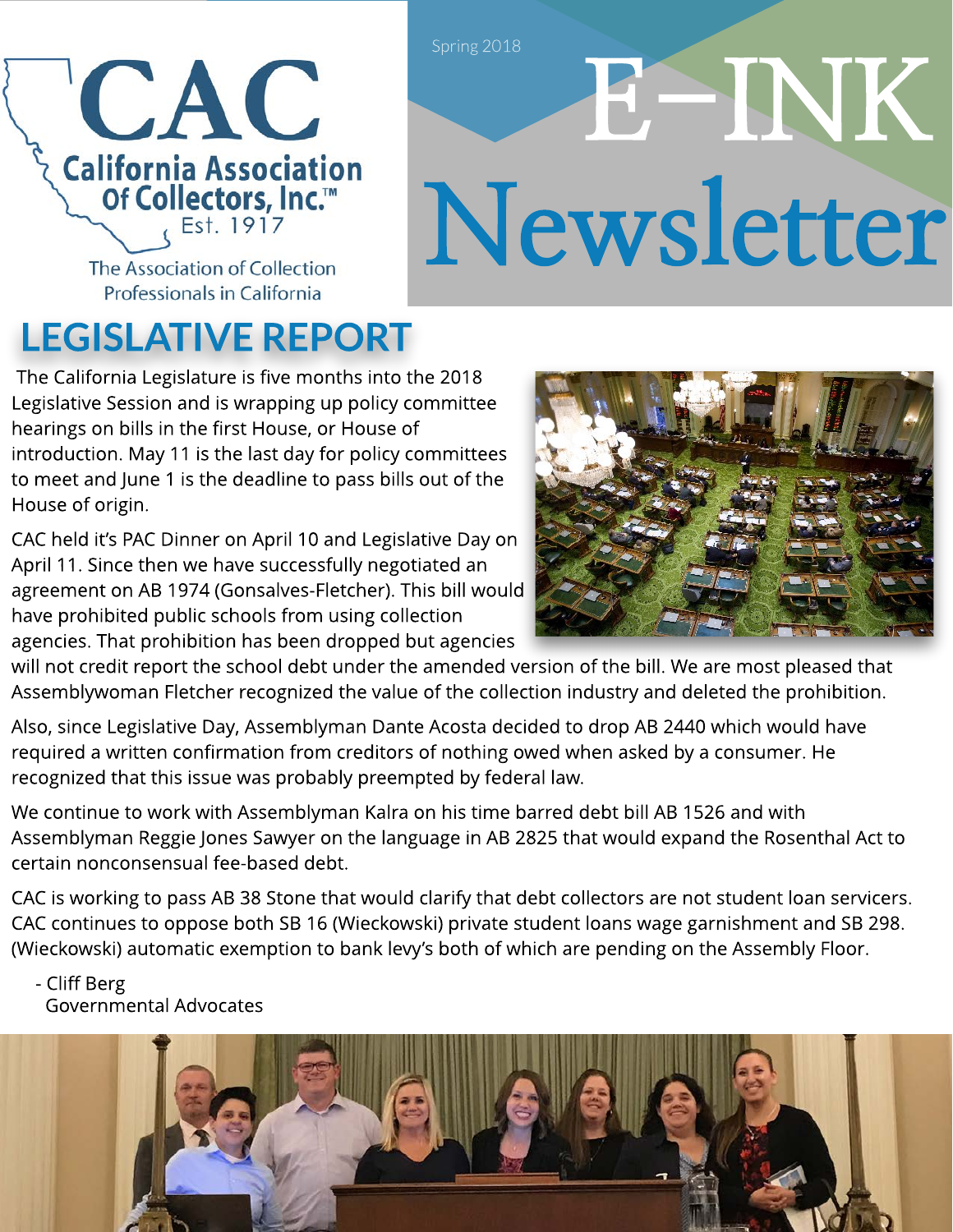

**CAC** 

www.calcollectors.net

916-929-2125

## Legislative Day and PAC Dinner Recap

This year's PAC dinner was the best by far, with the exception of Larry not being there. Thank you Larry for your home again this year and the great weather you ordered. Thanks to Cliff Berg and his team, the house was packed with Assemblymembers and Senators. We had the opportunity to get to know each of them individually and most importantly they got to know us. I guarantee that each of those Assemblymembers and Senators left dinner with a much better understanding of who debt collectors are and what we do for the communities we all serve. It is through these relationships that we will be able to help make positive changes in California that is needed.



As if our PAC Dinner was not great enough, we had an amazing day at the capitol. We were able to meet over 20 legislators and their staff to express our feelings about pending legislation, and most importantly tell them about the debt collection industry. Along with our meetings, we had a fundraiser for Philip Chen (R-Diamond Bar) in the evening. For those that decided to stay we were treated to a behind the scene tour of the capitol. We went to the Assembly floor and took some wonderful group pictures, out to the veranda where the real decisions about laws happen, and many other places that few capitol tours show you. If you didn?t make it, I can say you missed out! And I hope that you will not miss out again.